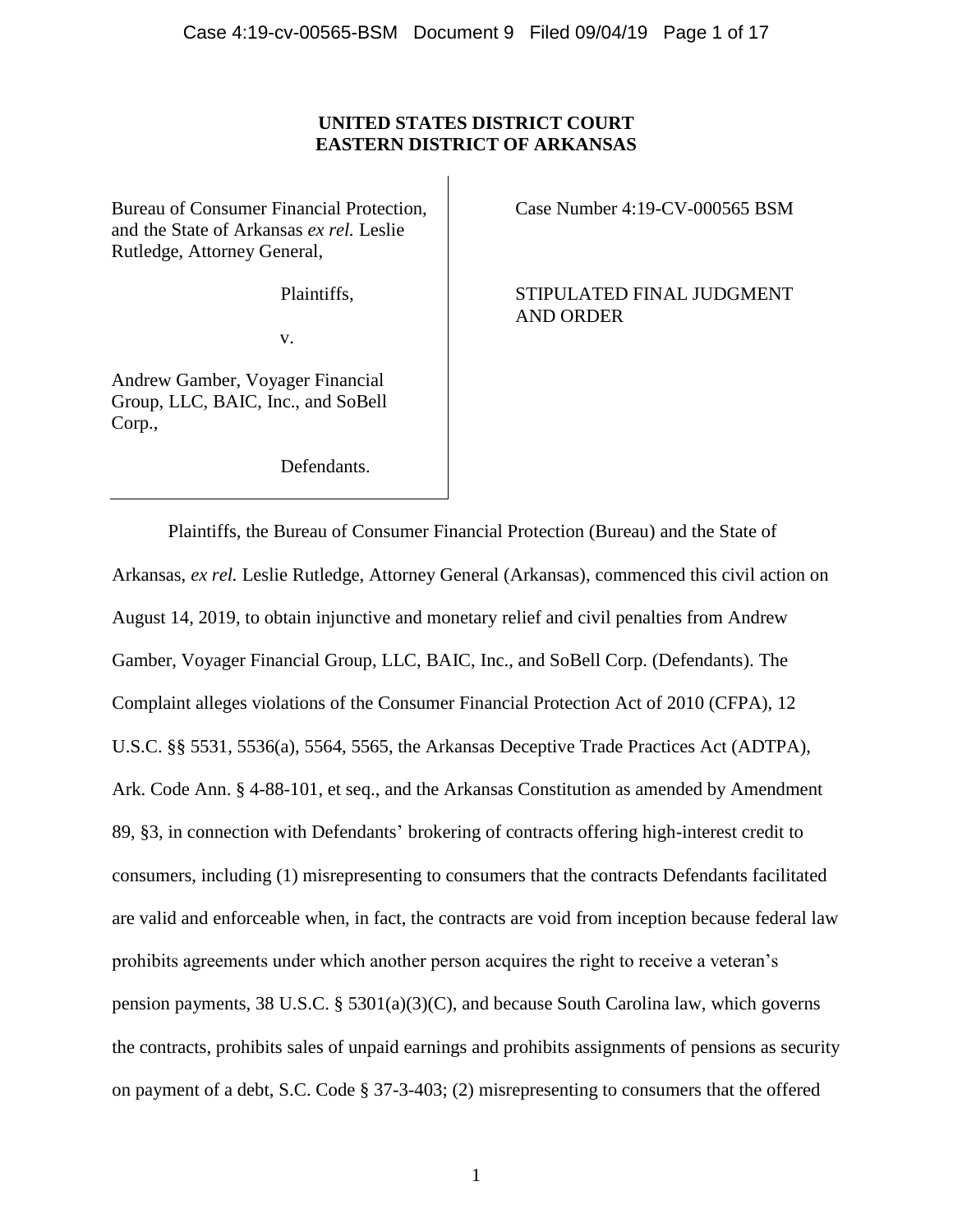#### Case 4:19-cv-00565-BSM Document 9 Filed 09/04/19 Page 2 of 17

product is a sale of payments and not a high-interest credit offer; (3) misrepresenting to consumers that they would receive funds from Defendants within a specified period when, in fact, many consumers would not receive funds by the specified date; and (4) failing to inform consumers of the applicable interest rate on the credit offer.

Plaintiffs and Defendants agree to entry of this Stipulated Final Judgment and Order (Order), without adjudication of any issue of fact or law, to settle and resolve all matters in dispute arising from the conduct alleged in the Complaint.

#### **FINDINGS**

1. This Court has subject-matter jurisdiction over this action because it is brought under "[f]ederal consumer financial law," 12 U.S.C. § 5565(a)(1), presents a federal question, 28 U.S.C. § 1331, and is brought by an agency of the United States, 28 U.S.C. § 1345.

2. This Court has supplemental jurisdiction over Arkansas's state-law claims because they are so related to the federal claims that they form part of the same case or controversy. 28 U.S.C. § 1367(a).

3. This Court has personal jurisdiction over Defendants because they are located, reside, and do business in this district. 12 U.S.C. § 5564(f).

4. Venue is proper because Defendants are located, reside, and do business in this district. 12 U.S.C. § 5564(f); 28 U.S.C. § 1391(b)-(c).

5. Defendants neither admit nor deny any allegations in the Complaint, except as specified in this Order. For purposes of this Order, Defendants admit the facts necessary to establish the Court's jurisdiction over them and the subject matter of this action.

6. Defendants waive all rights to seek judicial review or otherwise challenge or contest the validity of this Order and any claim they may have under the Equal Access to Justice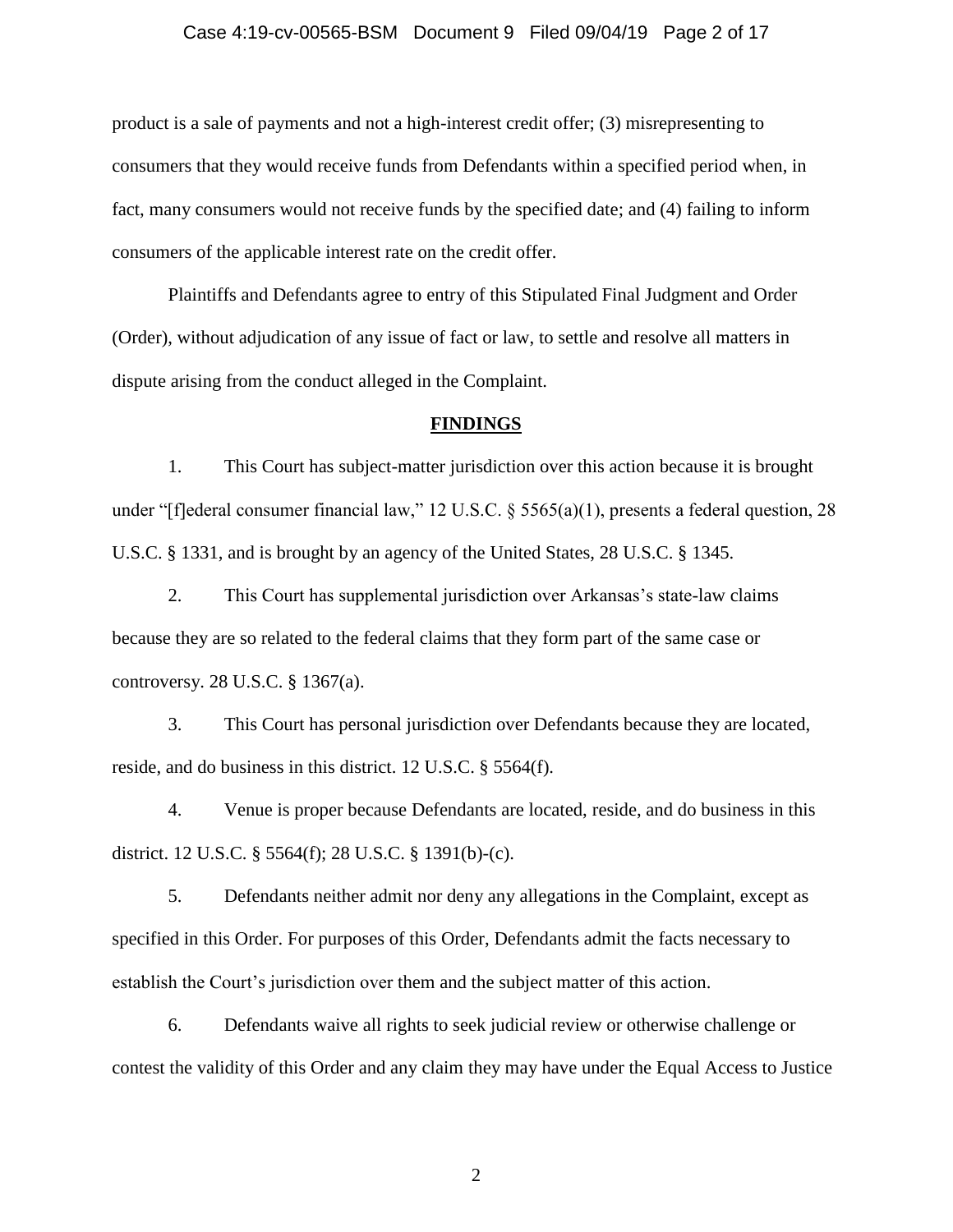# Case 4:19-cv-00565-BSM Document 9 Filed 09/04/19 Page 3 of 17

Act, 28 U.S.C. § 2412, concerning the prosecution of this action to the date of this Order. Each Party agrees to bear its own costs and expenses, including, without limitation, attorneys' fees.

7. Entry of this Order is in the public interest.

## **DEFINITIONS**

- 8. The following definitions apply to this Order:
	- a. "**Affected Consumer**" includes consumers who entered into contracts related to their pension income streams that were brokered by Defendants between January 1, 2011 and December 31, 2017.
	- b. "**Assisting Others**" means helping, aiding, or providing support to others, including but not limited to:
		- i. consulting in any form whatsoever;
		- ii. formulating or providing, or arranging for the formulation or provision of, any advertising or marketing material, including but not limited to any telephone-sales script, direct-mail solicitation, or the text of any Internet website, email, or other electronic communication;
		- iii. providing names of, or assisting in the generation of, potential customers; and
		- iv. participating in or providing services related to the offering, sale, or servicing of a product, or the collection of payments for a product.
	- c. "**Defendants**" means the Individual Defendant and the Corporate Defendants, individually, collectively, or in any combination.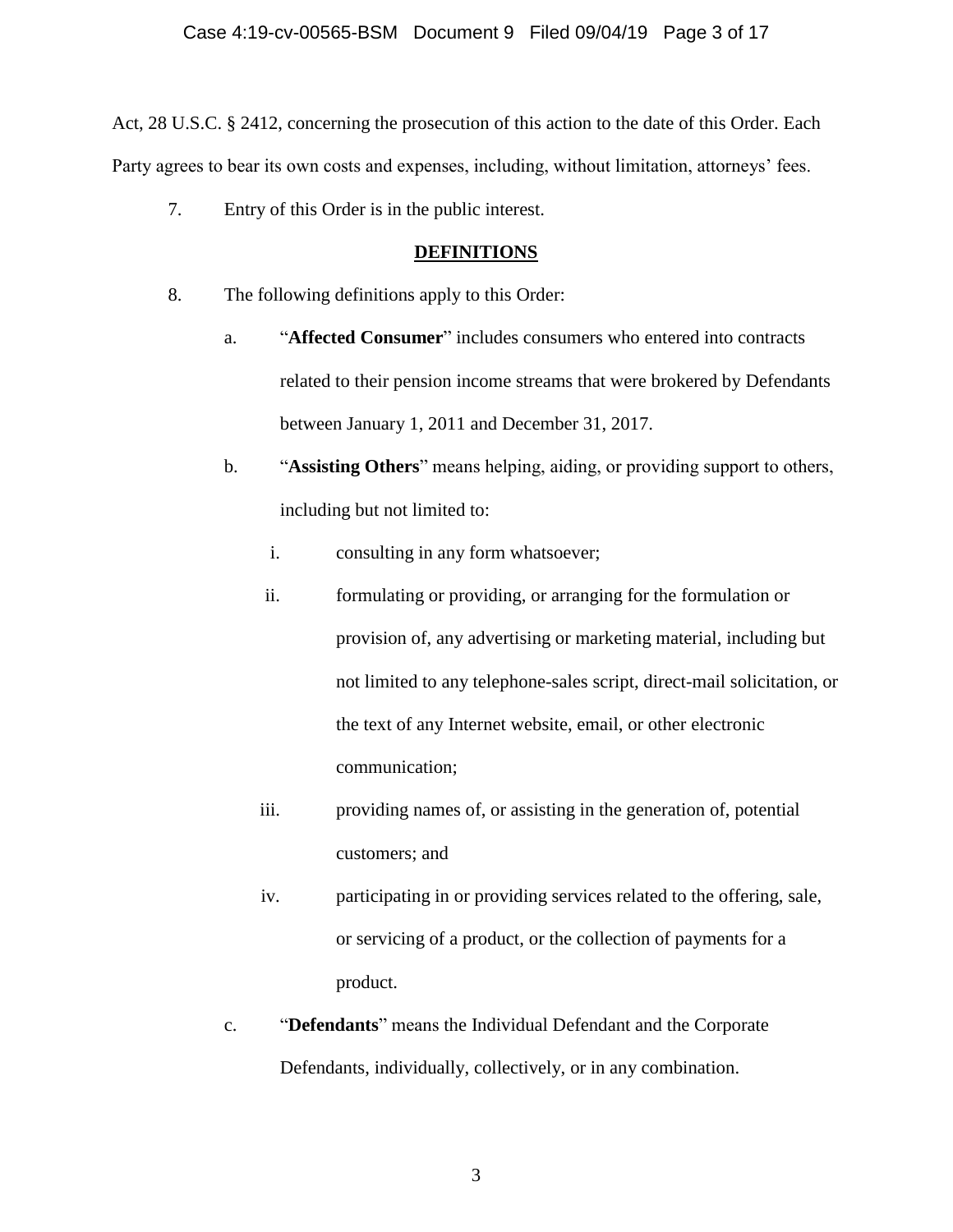- i. "**Corporate Defendants**" means Voyager Financial Group, LLC and its successors and assigns, BAIC, Inc. and its successors and assigns, and SoBell Corp. and its successors and assigns.
- ii. "**Individual Defendant**" means Andrew Gamber and any other name by which he might be known.
- d. "**Effective Date**" means the date on which the Order is entered on the docket.
- e. "**Enforcement Director**" means the Assistant Director of the Office of Enforcement for the Bureau of Consumer Financial Protection, or his or her delegate.
- f. "**Related Consumer Action**" means a private action by or on behalf of one or more consumers or an enforcement action by another governmental agency brought against Defendants based on substantially the same facts as described in the Complaint.
- g. "**Relevant Period**" includes from January 1, 2011, through December 31, 2017.

## **ORDER**

# **CONDUCT RELIEF**

# **I. Permanent Ban**

# **IT IS ORDERED** that:

9. Defendants and their officers, agents, servants, employees, and attorneys, and all other persons in active concert or participation with them who have actual notice of this Order, whether acting directly or indirectly, are permanently enjoined from brokering, offering, and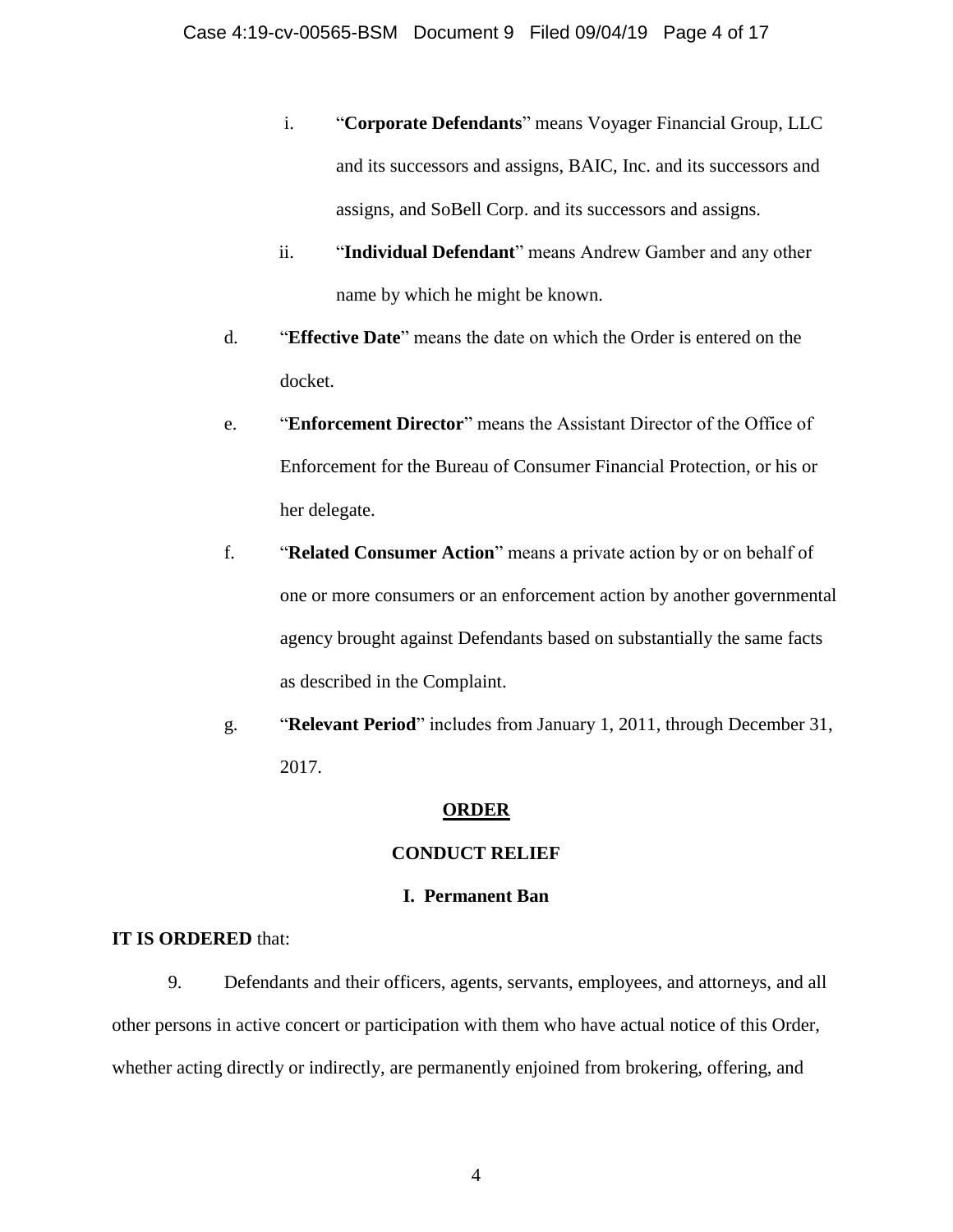arranging agreements between pension-recipients and third parties under which the pensionrecipient purports to sell a future right to the income stream, or any portion of the income stream, from his or her pension. Defendants are also permanently enjoined from Assisting Others in engaging in such conduct.

## **MONETARY PROVISIONS**

## **II. Order to Pay Redress**

#### **IT IS FURTHER ORDERED** that:

10. A judgment for monetary relief is entered in favor of the Bureau and against Defendants, jointly and severally, in the amount of \$2.7 million for the purpose of providing redress to Affected Consumers; however, full payment of this judgment will be suspended upon satisfaction of the obligations in Paragraphs 11, 17, and 21 of this Order and subject to Section V of this Order.

11. Within 90 days of the Effective Date, Defendants must pay to the Bureau by wire transfer to the Bureau or to the Bureau's agent, and according to the Bureau's wiring instructions, \$200,000, in partial satisfaction of the judgment referenced in Paragraph 10 of this Order.

12. With regard to any redress that Defendants pay under this Order, if Defendants receive, directly or indirectly, any reimbursement or indemnification from any source, including but not limited to payment made under any insurance policy, or if Defendants secure a tax deduction or tax credit with regard to any federal, state, or local tax, Defendants must: (a) immediately notify the Enforcement Director, and (b) within 10 days of receiving the funds or monetary benefit, Defendants must transfer to the Bureau the full amount of such funds or monetary benefit (Additional Payment) to the Bureau or to the Bureau's agent according to the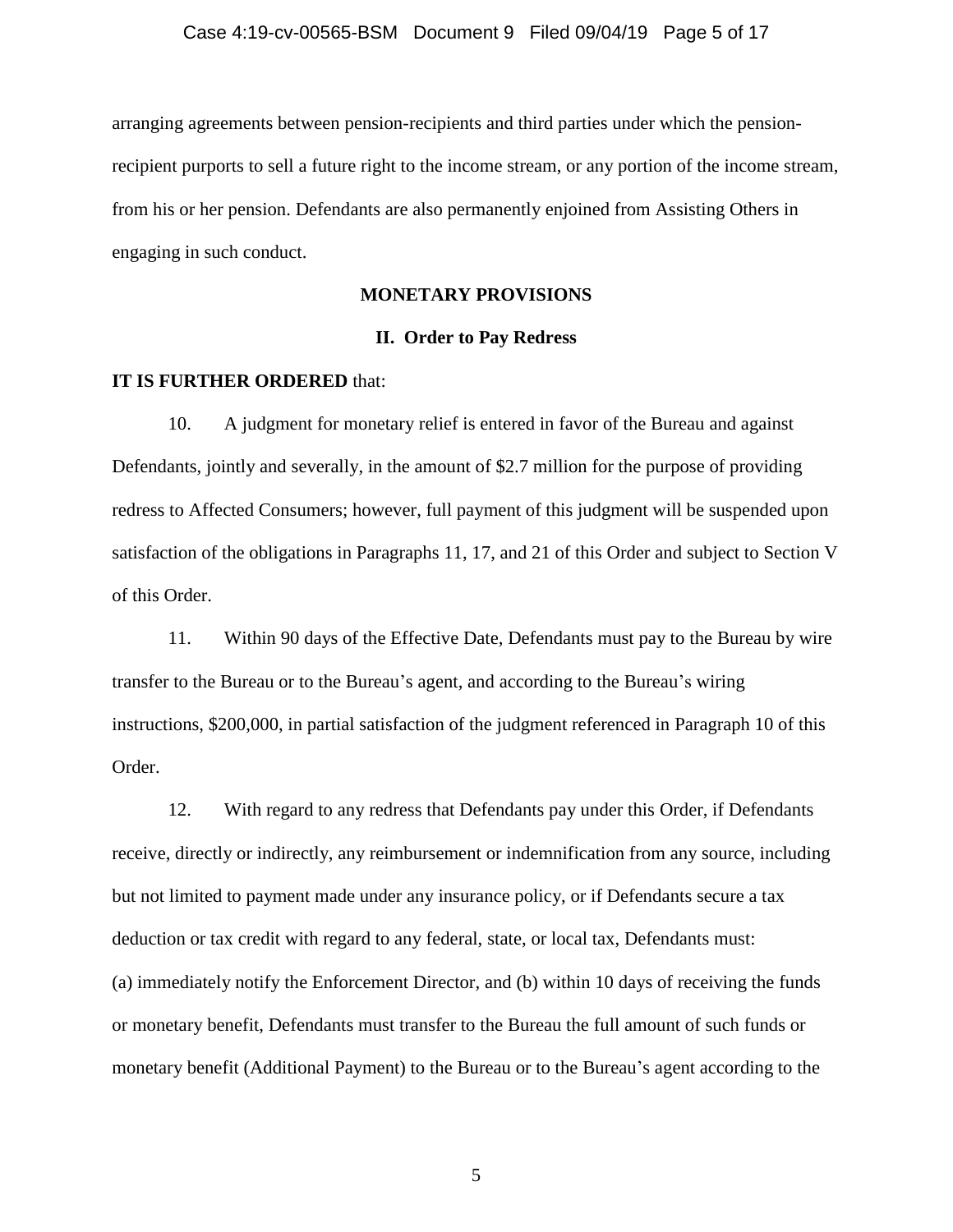#### Case 4:19-cv-00565-BSM Document 9 Filed 09/04/19 Page 6 of 17

Bureau's wiring instructions. After the Bureau receives the Additional Payment, the amount of the suspended judgment referenced in Paragraph 10 will be reduced by the amount of the Additional Payment and the Additional Payment will be applied toward satisfaction of the monetary judgment entered in Paragraph 10.

13. Any funds received by the Bureau in satisfaction of this judgment will be deposited into a fund or funds administered by the Bureau or the Bureau's agent according to applicable statutes and regulations to be used for redress for Affected Consumers, including but not limited to refund of moneys, restitution, damages, or other monetary relief, and for any attendant expenses for the administration of any such redress.

14. If the Bureau determines, in its sole discretion, that redress to Consumers is wholly or partially impracticable or if funds remain after redress is completed, the Bureau shall deposit the remaining funds in its possession in the U.S. Treasury as disgorgement. Defendants will have no right to challenge any actions that the Bureau or its representatives may take under this section.

15. Payment of redress to any Affected Consumer under this Order may not be conditioned on that Affected Consumer waiving any right.

# **III. Order to Pay a Civil Money Penalty to the Bureau on Federal Claims IT IS FURTHER ORDERED** that:

16. Under § 1055(c) of the CFPA, 12 U.S.C. § 5565(c), by reason of the violations of law alleged in the Complaint and taking into account the factors in 12 U.S.C.  $\S$  5565(c)(3), Individual Defendant must pay a civil money penalty of \$1 to the Bureau.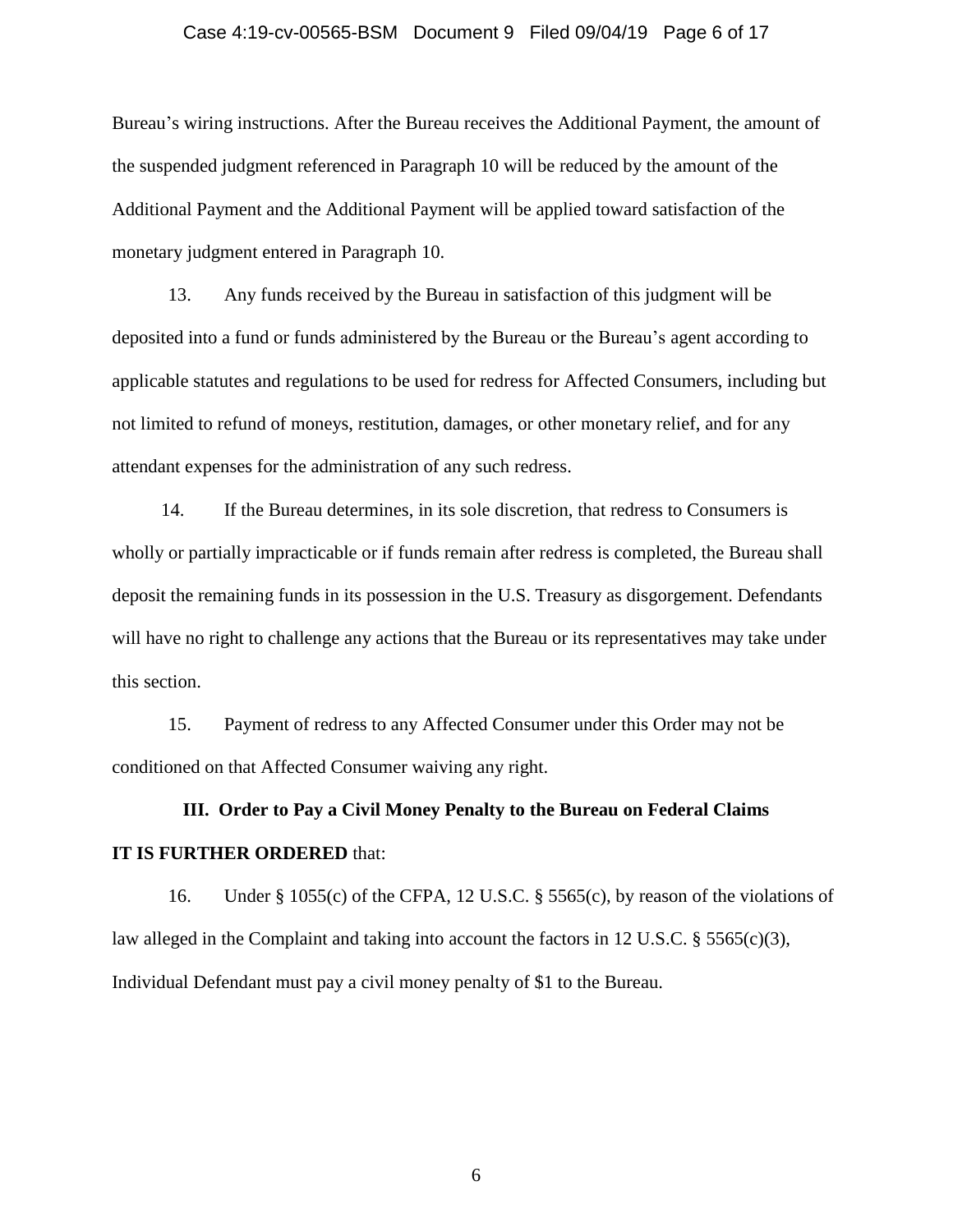## Case 4:19-cv-00565-BSM Document 9 Filed 09/04/19 Page 7 of 17

17. Within 10 days of the Effective Date, Individual Defendant must pay the civil money penalty by wire transfer to the Bureau or to the Bureau's agent in compliance with the Bureau's wiring office.

18. The civil money penalty paid under this Order will be deposited in the Civil Penalty Fund of the Bureau as required by § 1017(d) of the CFPA, 12 U.S.C. § 5497(d).

19. Individual Defendant must treat the civil money penalty paid under this Order as a penalty paid to the government for all purposes. Regardless of how the Bureau ultimately uses those funds, Individual Defendant may not:

- a. claim, assert, or apply for a tax deduction, tax credit, or any other tax benefit for any civil money penalty paid under this Order; or
- b. seek or accept, directly or indirectly, reimbursement or indemnification from any source, including but not limited to payment made under any insurance policy, with regard to any civil money penalty paid under this Order.

# **IV. Order to Contribute to the Consumer Education and Enforcement Fund in Lieu of Paying a Civil Money Penalty to Arkansas on Arkansas State Claims**

## **IT IS FURTHER ORDERED** that:

20. In lieu of a civil money penalty, Defendants must pay \$75,000 to the Arkansas Attorney General's Consumer Education and Enforcement Fund.

21. Within 90 days of the Effective Date, Individual Defendant must pay the Consumer Education and Enforcement Fund by wire transfer in compliance with the Attorney General's wiring instructions, payable to the "State of Arkansas Consumer Education and Enforcement Fund," addressed to the attention of the Chief Financial Officer, and reference this Order.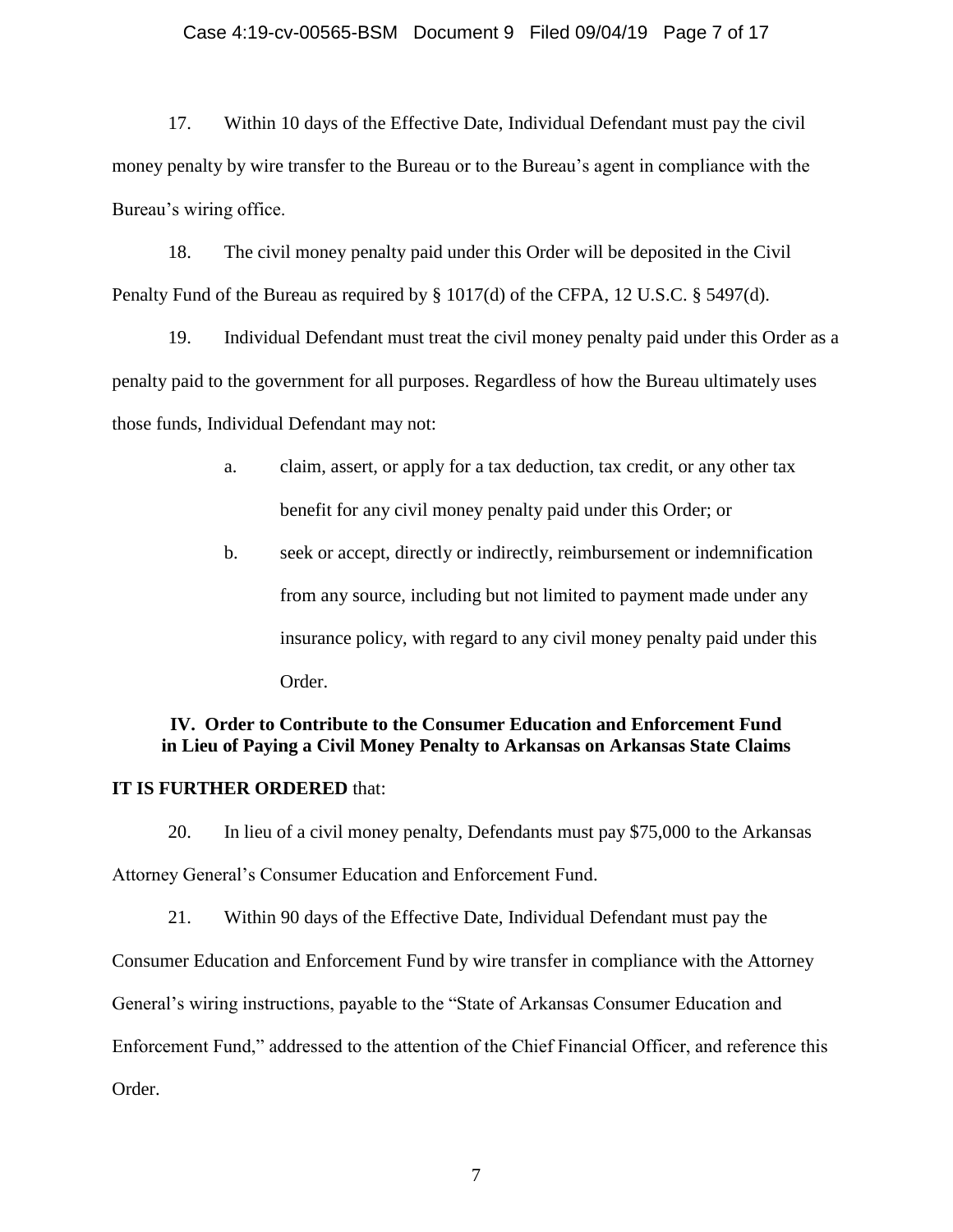#### Case 4:19-cv-00565-BSM Document 9 Filed 09/04/19 Page 8 of 17

22. The money paid under this Order will be deposited in the Arkansas Attorney General's Consumer Education and Enforcement Fund and used in accordance with Act 763 of 2013 for costs associated with the investigation and prosecution of this case.

23. Individual Defendant must treat this contribution to the Arkansas Attorney General's Consumer Education and Enforcement Fund as a penalty paid to Arkansas for all purposes. Regardless of how Arkansas ultimately uses those funds, Individual Defendant may not:

- a. claim, assert, or apply for a tax deduction, tax credit, or any other tax benefit for any contribution to the Arkansas Attorney General's Consumer Education and Enforcement Fund paid under this Order; or
- b. seek or accept, directly or indirectly, reimbursement or indemnification from any source, including but not limited to payment made under any insurance policy, with regard to any contribution to the Arkansas Attorney General's Consumer Education and Enforcement Fund paid under this Order.

# **V. Effect of Misrepresentation or Omission Regarding Financial Condition IT IS FURTHER ORDERED** that:

24. The suspension of the judgment for redress entered in Section II of this Order is expressly premised on the truthfulness, accuracy, and completeness of the Financial Statement of Individual Defendant Andrew Gamber, including the attachments, signed on or about March 25, 2019 and submitted to Plaintiffs on or about March 25, 2019.

25. If, upon motion by the Bureau or Arkansas, the Court determines that Individual Defendant has failed to disclose any material asset or that any of his financial statements contain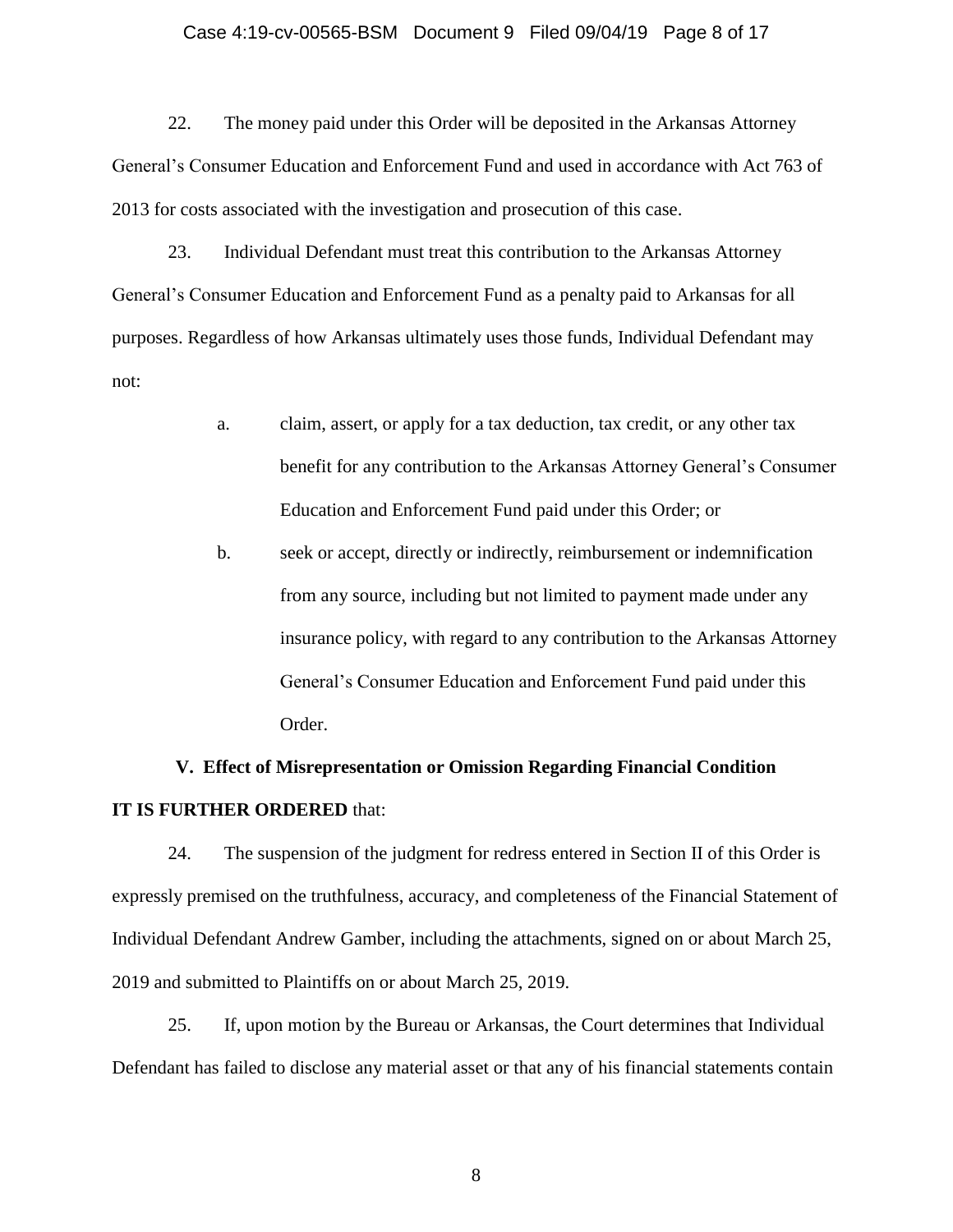#### Case 4:19-cv-00565-BSM Document 9 Filed 09/04/19 Page 9 of 17

material misrepresentations or omissions, the Court shall terminate the suspension of the judgment for redress entered in Section II and, without further adjudication, reinstate the judgment entered in Section II of this Order, and the full judgment for redress of \$2.7 million shall be immediately due and payable, less any amounts previously paid to Plaintiffs under Section II of this Order.

26. If the Court terminates the suspension of the judgment for redress under this section, Plaintiffs will be entitled to interest on the judgment, computed from the date of entry of this Order, at the rate prescribed by 28 U.S.C. § 1961, as amended, on any outstanding amounts not paid.

27. If the Court terminates the suspension of the judgement for redress under this section, in all other respects this Order shall remain in full force and effect unless otherwise ordered by the Court, and proceedings instituted under this section would be in addition to, and not in lieu of, any other civil or criminal remedies as may be provided by law, including any other proceedings that either Plaintiff may initiate to enforce this Order.

#### **VI. Additional Monetary Provisions**

#### **IT IS FURTHER ORDERED** that:

28. In the event of any default on Individual Defendant's obligations to make payment under this Order, interest, computed under 28 U.S.C. § 1961, as amended, will accrue on any outstanding amounts not paid from the date of default to the date of payment and will immediately become due and payable.

29. Individual Defendant relinquishes all dominion, control, and title to the funds paid under this Order to the fullest extent permitted by law, and no part of the funds may be returned to Individual Defendant.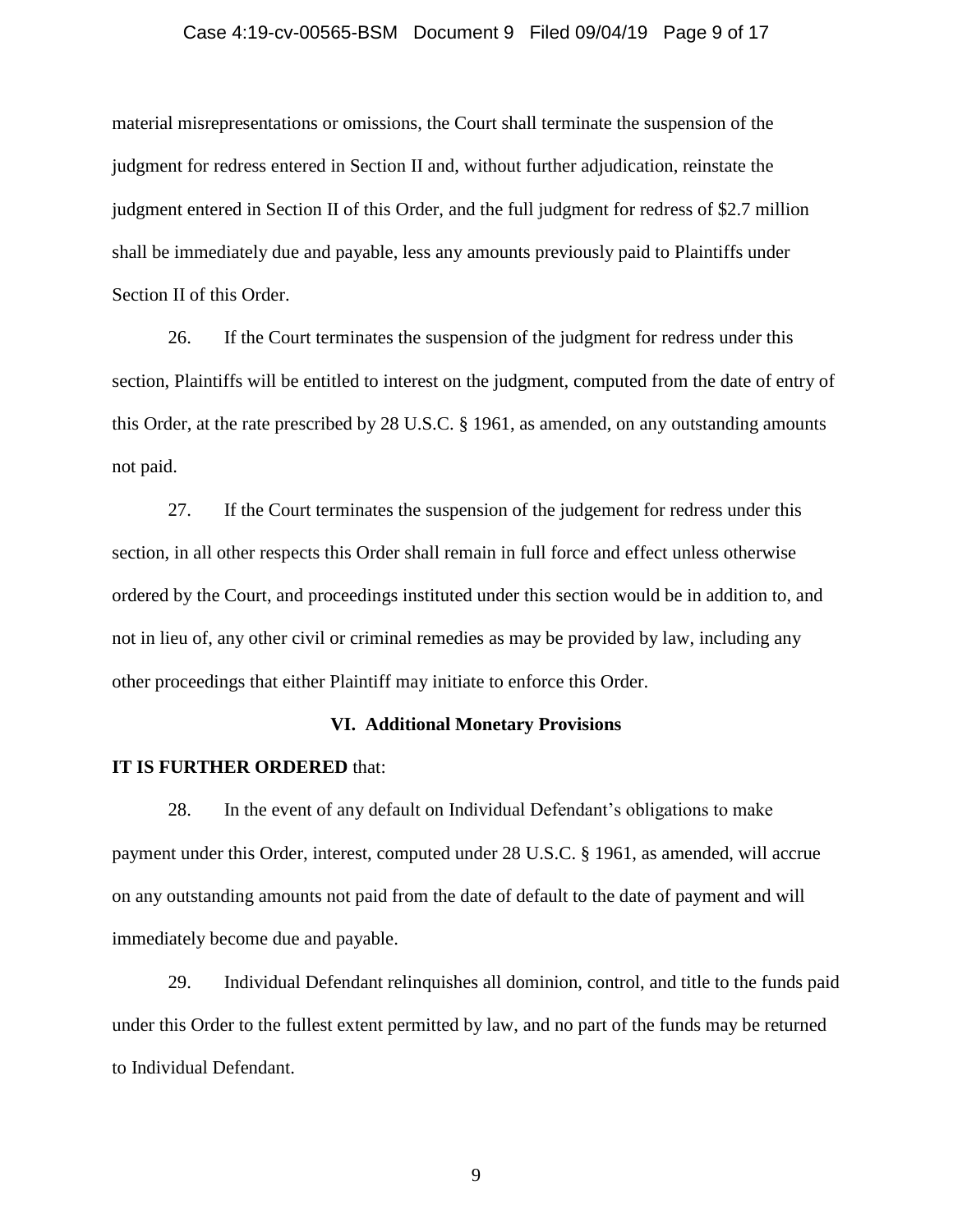#### Case 4:19-cv-00565-BSM Document 9 Filed 09/04/19 Page 10 of 17

30. The facts alleged in the Complaint will be taken as true and be given collateral estoppel effect, without further proof, in any proceeding based on the entry of the Order, or in any subsequent civil litigation by or on behalf of the Bureau in a proceeding to enforce its rights to any payment or monetary judgment under this Order.

31. Under 31 U.S.C. § 7701, Individual Defendant, unless he already has done so, must furnish to the Bureau his taxpayer-identifying numbers, which may be used for purposes of collecting and reporting on any delinquent amount arising out of this Order.

32. Within 30 days of the entry of a final judgment, order, or settlement in a Related Consumer Action, Individual Defendant must notify the Enforcement Director and Arkansas in writing of the final judgment, order, or settlement. That notification must indicate the amount of redress, if any, that Individual Defendant paid or is required to pay to consumers and describe the consumers or classes of consumers to whom that redress has been or will be paid.

33. To preserve the deterrent effect of the civil money penalty in any Related Consumer Action, Individual Defendant may not argue that it is entitled to, nor may Individual Defendant benefit by, any offset or reduction of any monetary remedies imposed in the Related Consumer Action because of the civil money penalty paid in this action. If the court in any Related Consumer Action offsets or otherwise reduces the amount of compensatory monetary remedies imposed against Individual Defendant based on the civil money penalty paid in this action or based on any payment that the Bureau makes from the Civil Penalty Fund, Individual Defendant must, within 30 days after entry of a final order granting such offset or reduction, notify the Bureau and pay the amount of the offset or reduction to the United States Treasury. Such a payment will not be considered an additional civil money penalty and will not change the amount of the civil money penalty imposed in this action.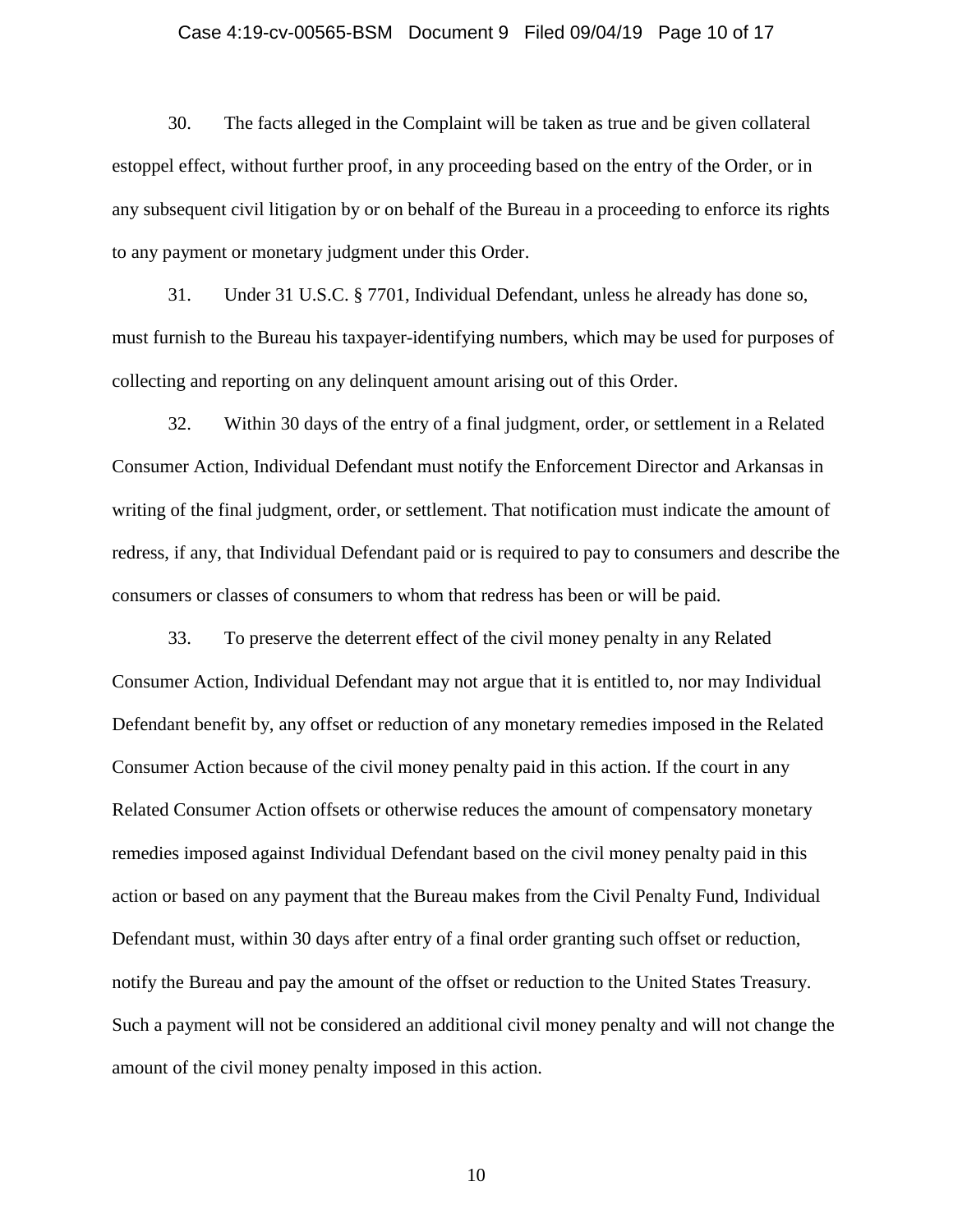## **COMPLIANCE PROVISIONS**

## **VII. Reporting Requirements**

#### **IT IS FURTHER ORDERED** that:

34. Defendants must notify the Bureau and Arkansas of any development that may affect compliance obligations arising under this Order, including but not limited to a dissolution, assignment, sale, merger, or other action that would result in the emergence of a successor company; the creation or dissolution of a subsidiary, parent, or affiliate that engages in any acts or practices subject to this Order; the filing of any bankruptcy or insolvency proceeding by or against Defendants; or a change in Defendants' names or addresses. Defendants must provide this notice at least 30 days before the development or as soon as practicable after learning about the development, whichever is sooner.

- 35. Within 7 days of the Effective Date, Defendants must:
	- a. designate at least one telephone number and email, physical, and postal address as points of contact, which the Bureau and Arkansas may use to communicate with Defendants;
	- b. identify all businesses for which Defendants are the majority owner, or that Defendants directly or indirectly control, by all of their names, telephone numbers, and physical, postal, email, and Internet addresses;
	- c. describe the activities of each such business, including the products and services offered, and the means of advertising, marketing, and sales;
	- d. identify Individual Defendant's telephone numbers and all email, Internet, physical, and postal addresses, including all residences; and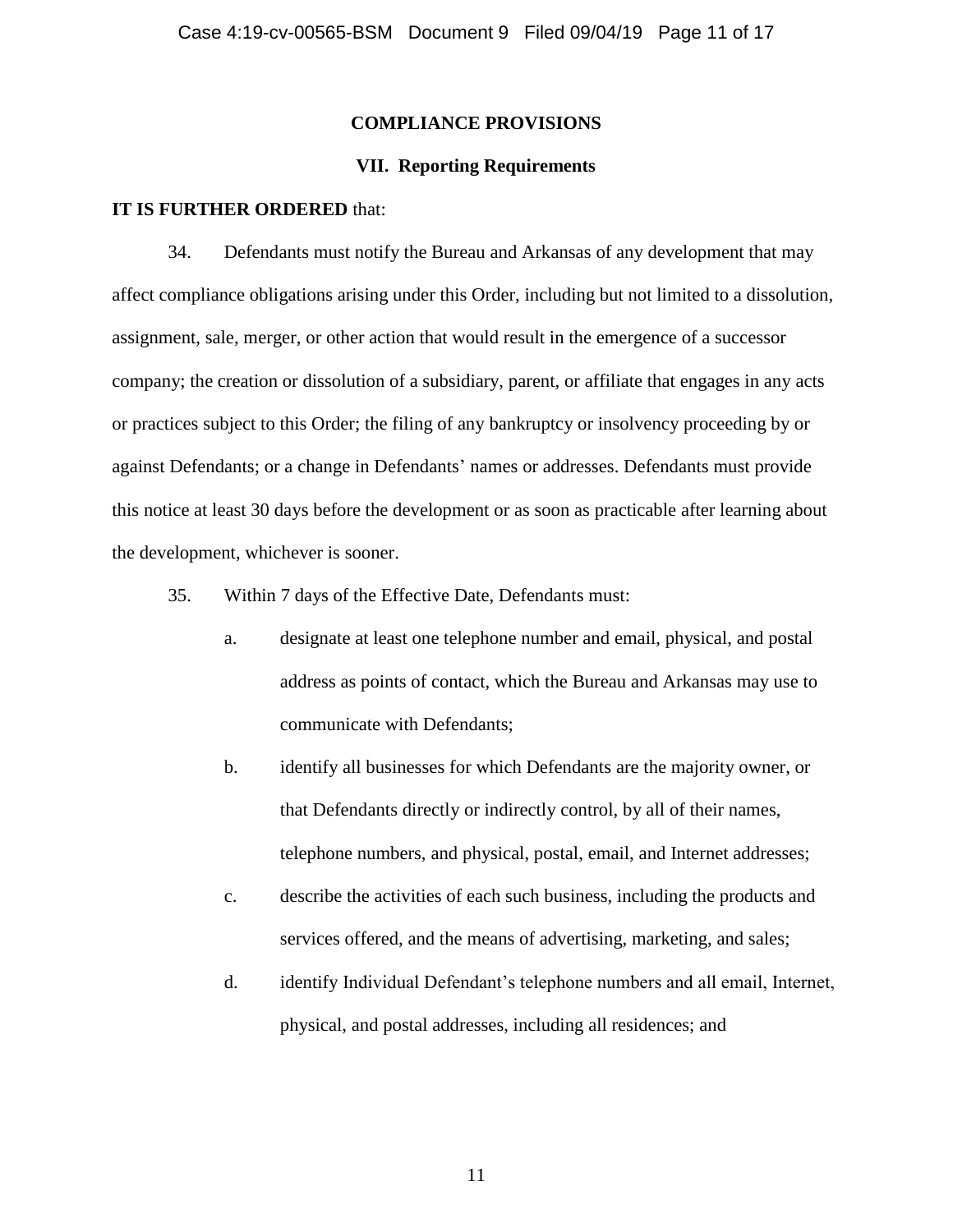e. describe in detail Individual Defendant's involvement in any business for which he performs services in any capacity or which he wholly or partially owns, including Individual Defendant's title, role, responsibilities, participation, authority, control, and ownership.

36. Defendants must report any change in the information required to be submitted under Paragraph 35 at least 30 days before the change or as soon as practicable after learning about the change, whichever is sooner.

37. Within 90 days of the Effective Date, and again one year after the Effective Date, Defendants must submit to the Enforcement Director and Arkansas an accurate written compliance-progress report sworn under penalty of perjury (Compliance Report), which, at a minimum:

- a. lists each applicable paragraph and subparagraph of the Order and describes in detail the manner and form in which Defendants have complied with each such paragraph and subparagraph of this Order; and
- b. attaches a copy of each order acknowledgment obtained under Section VIII, unless previously submitted to Plaintiffs.

# **VIII. Order Distribution and Acknowledgment**

## **IT IS FURTHER ORDERED** that:

38. Within 7 days of the Effective Date, Defendants must submit to the Enforcement Director and Arkansas an acknowledgment of receipt of this Order, sworn under penalty of perjury.

39. Within 30 days of the Effective Date, Defendants (including Individual Defendant, for any business of which he is the majority owner or which he directly or indirectly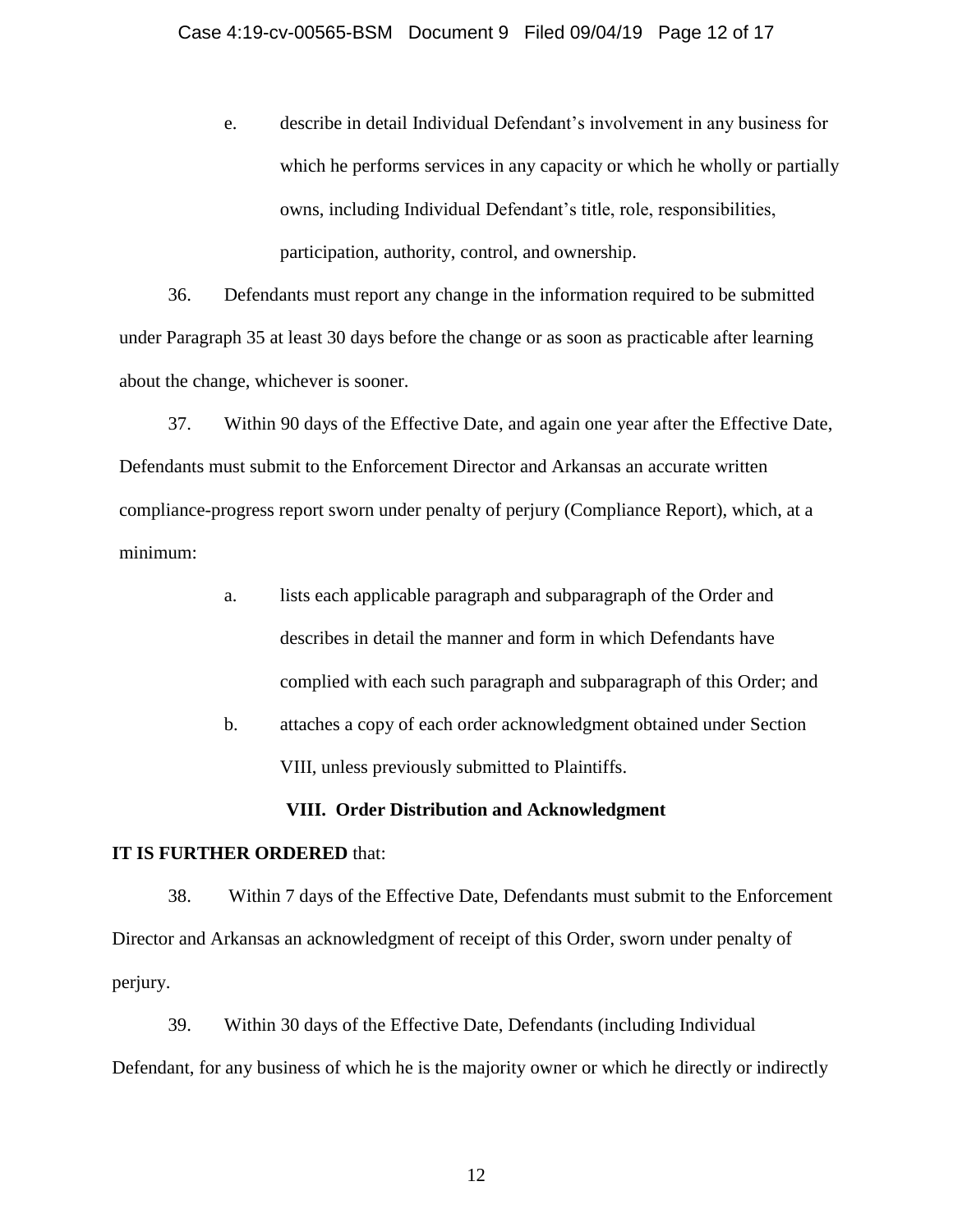#### Case 4:19-cv-00565-BSM Document 9 Filed 09/04/19 Page 13 of 17

controls) must deliver a copy of this Order to each of their board members and executive officers, as well as to any managers, employees, service providers, or other agents and representatives who have responsibilities related to the subject matter of the Order.

40. For 5 years from the Effective Date, Defendants (including Individual Defendant, for any business of which he is the majority owner or that he directly or indirectly controls) must deliver a copy of this Order to any business entity resulting from any change in structure referred to in Section VII, any future employees, service providers, or other agents and representatives who will have responsibilities related to the subject matter of the Order before they assume their responsibilities.

41. Defendants must secure a signed and dated statement acknowledging receipt of a copy of this Order, ensuring that any electronic signatures comply with the requirements of the E-Sign Act, 15 U.S.C. § 7001 et seq., within 30 days of delivery, from all persons receiving a copy of this Order under this section.

## **IX. Recordkeeping**

#### **IT IS FURTHER ORDERED** that:

42. Defendants (including Individual Defendant, for any business of which he is the majority owner of that he directly or indirectly controls) must retain for 5 years from the Effective Date, the following business records:

> a. all documents and records necessary to demonstrate full compliance with each provision of this Order, including all submissions to the Bureau and Arkansas;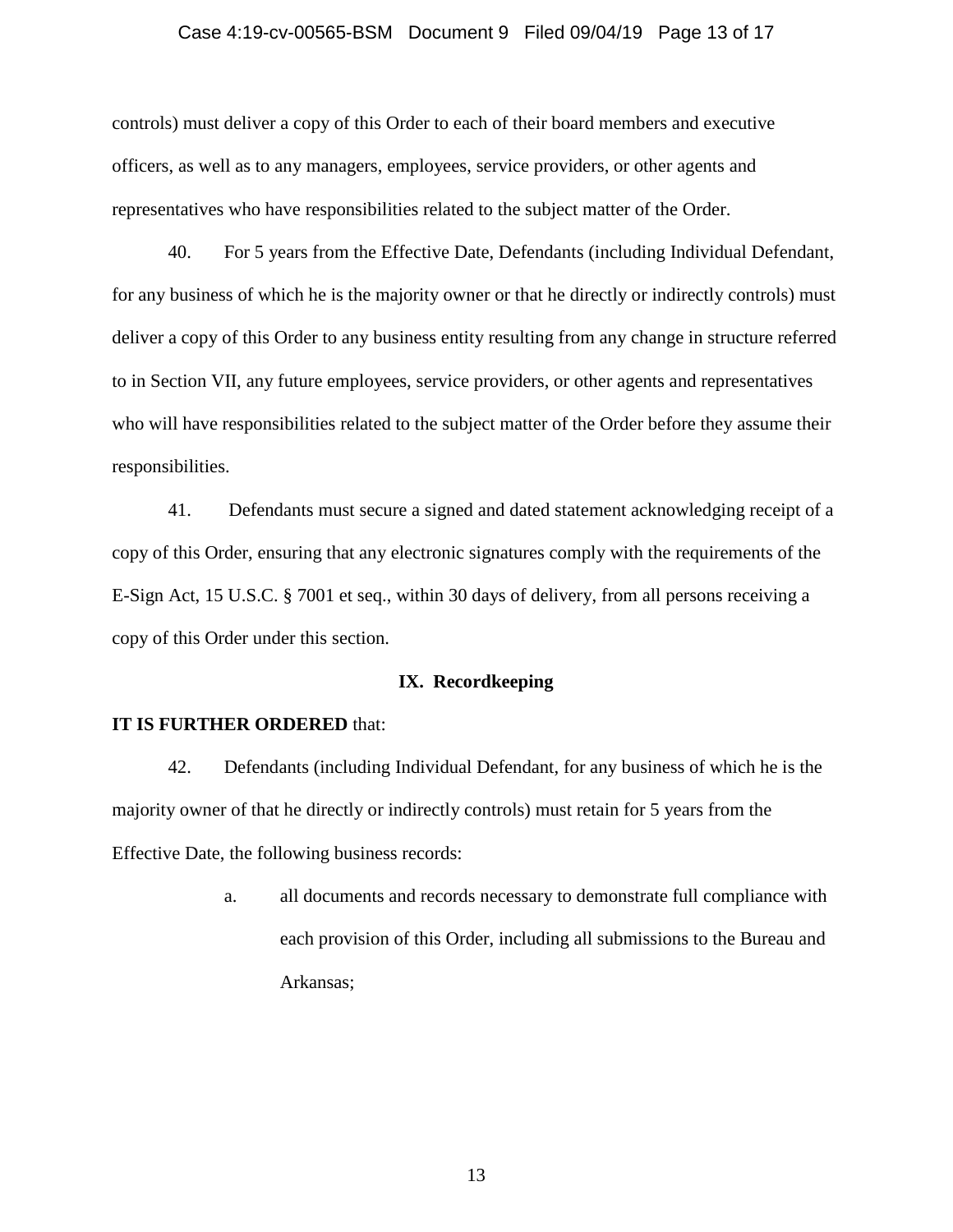- b. copies of all sales scripts; training materials; advertisements; websites; and other marketing materials relating to the subject of this Order, including any such materials used by a third party on behalf of Defendants;
- c. for each individual Affected Consumer: the consumer's name; address; phone number; email address; amount of the lump sum the consumer received; a copy of any promotional or welcome materials provided; and a copy of any contracts the consumer signed;
- d. for all contracts brokered by Defendants, accounting records showing the gross and net revenues generated; and
- e. all consumer complaints and refund requests (whether received directly or indirectly, such as through a third party) related to contracts brokered by Defendants, and any responses to those complaints or requests.

43. Defendants must make the documents identified in Paragraph 42 available to the Bureau and Arkansas upon request.

# **X. Notices**

# **IT IS FURTHER ORDERED** that:

44. Unless otherwise directed in writing by the Bureau, Defendants must provide all submissions, requests, communications, or other documents relating to this Order in writing, with the subject line, "In re Andrew Gamber, ENF Matter No. 2017-1908-02," and send them by overnight courier or first-class mail to the below address and contemporaneously by email to Enforcement Compliance@cfpb.gov: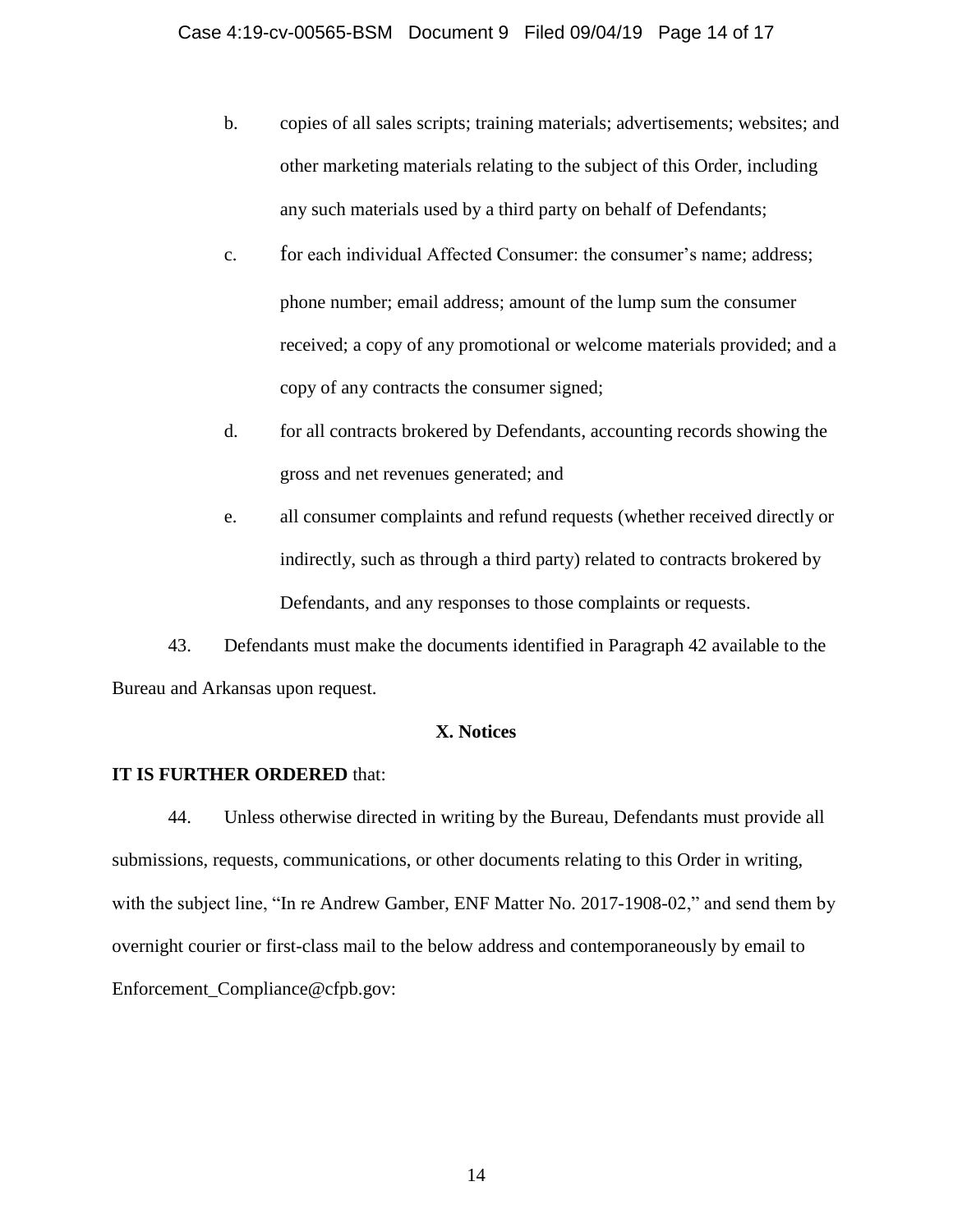Assistant Director for Enforcement Bureau of Consumer Financial Protection ATTENTION: Office of Enforcement 1700 G Street, N.W. Washington D.C. 20552.

Arkansas Attorney General's Office ATTENTION: Consumer Protection Division 323 Center Street, Ste. 200 Little Rock, Arkansas 72201

## **XI. Cooperation with the Bureau and Arkansas**

# **IT IS FURTHER ORDERED** that:

45. Defendants must cooperate fully to help the Bureau and Arkansas determine the identity and location of, and the amount of injury sustained by, each Affected Consumer. Individual Defendant must provide such information in his or his agents' possession or control within 14 days of receiving a written request from the Bureau or Arkansas.

46. Defendants must cooperate fully with the Bureau and Arkansas in this matter and in any investigation related to or associated with the conduct described in the Complaint. Individual Defendant must provide truthful and complete information, evidence, and testimony. Individual Defendant must appear and must cause Defendants' officers, employees, representatives, or agents to appear for interviews, discovery, hearings, trials, and any other proceedings that the Bureau or Arkansas may reasonably request upon 14 days written notice, or other reasonable notice, at such places and times as the Bureau or Arkansas may designate, without the service of compulsory process.

# **XII. Compliance Monitoring**

# **IT IS FURTHER ORDERED** that:

47. Within 14 days of receipt of a written request from the Bureau or Arkansas, Defendants must submit additional Compliance Reports or other requested non-privileged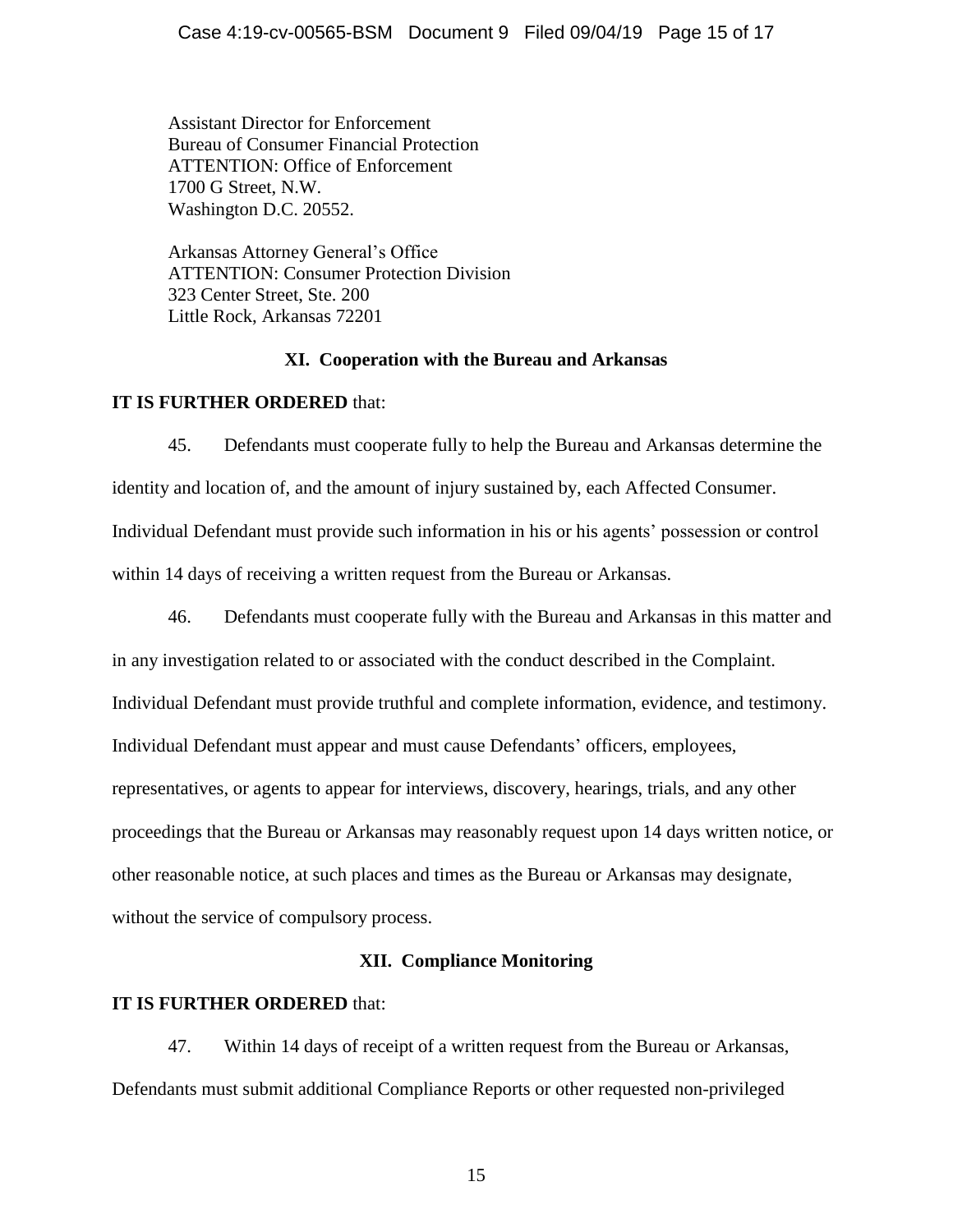## Case 4:19-cv-00565-BSM Document 9 Filed 09/04/19 Page 16 of 17

information, which must be sworn under penalty of perjury; provide sworn testimony; or produce non-privileged documents.

48. For purposes of this section, the Bureau and Arkansas may communicate directly with Defendants, unless Defendants retain counsel related to these communications.

49. Nothing in this Order will limit the Bureau's lawful use of compulsory process, under 12 C.F.R. § 1080.6, or Arkansas's use of its subpoena power under Ark. Code Ann. §§ 4- 88-111 and 25-16-705.

## **XIII. Retention of Jurisdiction**

## **IT IS FURTHER ORDERED** that:

50. The Court will retain jurisdiction of this matter for the purpose of enforcing this Order.

## **XIV. Service**

## **IT IS FURTHER ORDERED** that:

51. This Order may be served upon Defendants by electronic mail, certified mail, or United Parcel Service, either by the United States Marshal, the Clerk of the Court, or any representative or agent of the Bureau or Arkansas.

# **IT IS SO ORDERED:**

 $\triangle$  ride

UNITED STATES DISTRICT JUDGE

DATED: September 4, 2019